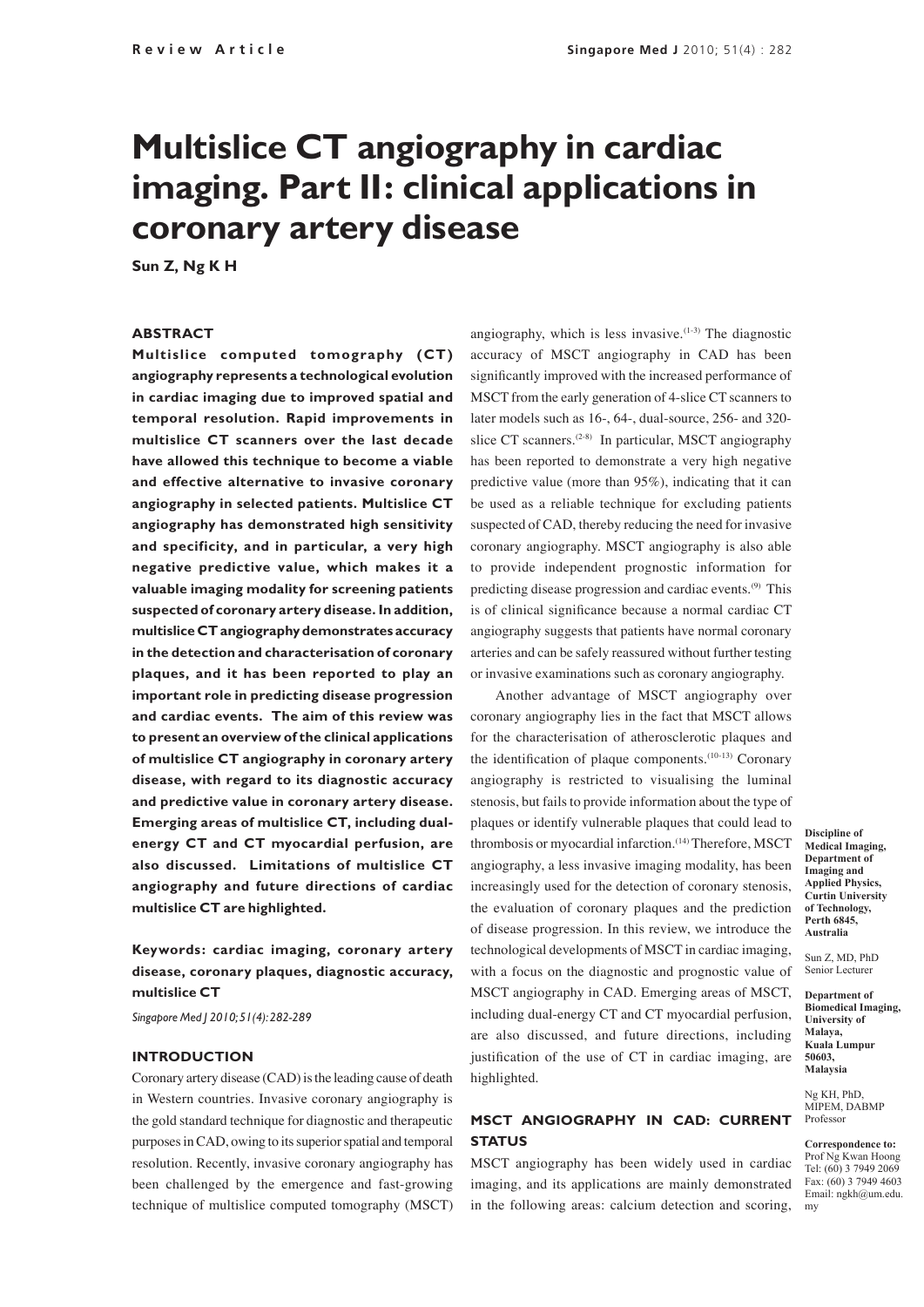

**Fig. 1** Curved planar reformatted image acquired with a 64-slice CT angiography shows a non-calcified plaque at the mid-segment of the right coronary artery in a 57-year-old man suspected of coronary artery disease.

the detection and characterisation of coronary plaques, the detection and diagnosis of coronary artery stenosis, as well as the prognostic value of CAD progression. In the following sections, applications of MSCT in CAD are discussed corresponding to each particular area.

#### **Coronary calcium scoring**

Coronary calcium scoring (CS) using MSCT has been validated as a useful imaging tool for risk stratification and reclassification of the risk of CAD.(15) Coronary atherosclerotic lesions often contain calcified components which used to be accurately measured using electron beam CT, but are currently being replaced with MSCT by the Agatston scoring method.<sup> $(16,17)$ </sup> Recent guidelines from the American Heart Association reviewed the scientific data for cardiac MSCT imaging of CAD and atherosclerosis in symptomatic and asymptomatic patients, and approved screening using CS as a method to reclassify risk in patients with an intermediate risk based on traditional scores such as the Framingham and Procam algorithms.<sup>(18)</sup>

CS is usually performed as a screening method with the use of low radiation dose scanning techniques. The purpose of the scan is to detect and calculate the calcium density, volume or mass. The total coronary calcium is used as a way of prognosticating and stratifying the risk of CAD. The rationale behind it is that coronary artery calcification is part of the atherosclerotic degeneration of the arterial vessel wall, and coronary atherosclerosis is the only disease associated with calcium in the coronary arteries. Thus, measurement of the amount of calcium allows for an accurate estimation of the amount of coronary atherosclerosis and therefore, the risk of CAD. The total CS is calculated by adding up the volume of



**Fig. 2** Curved planar reformatted image acquired with a dualsource CT angiography shows calcified plaques at the proximal and distal segments of the left anterior descending artery in a 58-year-old man presenting with symptoms of chest pain.

calcium in all coronary arteries by a weighting factor, dependent on the density of each calcified plaque.

CS is regarded as a good predictor of cardiac events and adds incremental prognostic value to risk factors in intermediate risk populations. Patients with a normal or zero CS fall into the lowest risk category, and are thus associated with a low risk of cardiac events, or considered to be clinically absent of any major atherosclerosis. The predictive value of CS is further supported by a recent study with the aim of identifying the incidence and predictors of conversion for a normal to abnormal coronary artery calcium over a period of five years.<sup>(19)</sup> In a prospective study, Min et al provided insight into the "warranty period" relative to a normal CS scan over time. They concluded that the rate of conversion to an abnormal CS scan was non-linear and occurred at a low frequency before four years of follow-up. Their data suggests that repeat CS should not be performed for a minimum of four years in individuals with a normal CS of zero.<sup>(19)</sup>

#### **Characterisation of atherosclerotic plaques**

Atherosclerotic plaque size and geometry play an important role in the natural progression of the disease and may have important clinical predictive value. It is widely accepted that plaque composition, rather than the degree of luminal narrowing, may be predictive of a patient's risk for cardiac events. Extensively calcified lesions most likely represent atherosclerosis at the later stages of remodelling and may reflect more stable lesions.(20) However, earlier stages of atherosclerosis that do not contain calcium deposits may be more prone to rupture with the subsequent occurrence of acute events.<sup>(21)</sup> Noninvasive imaging holds promise to not only identify flow-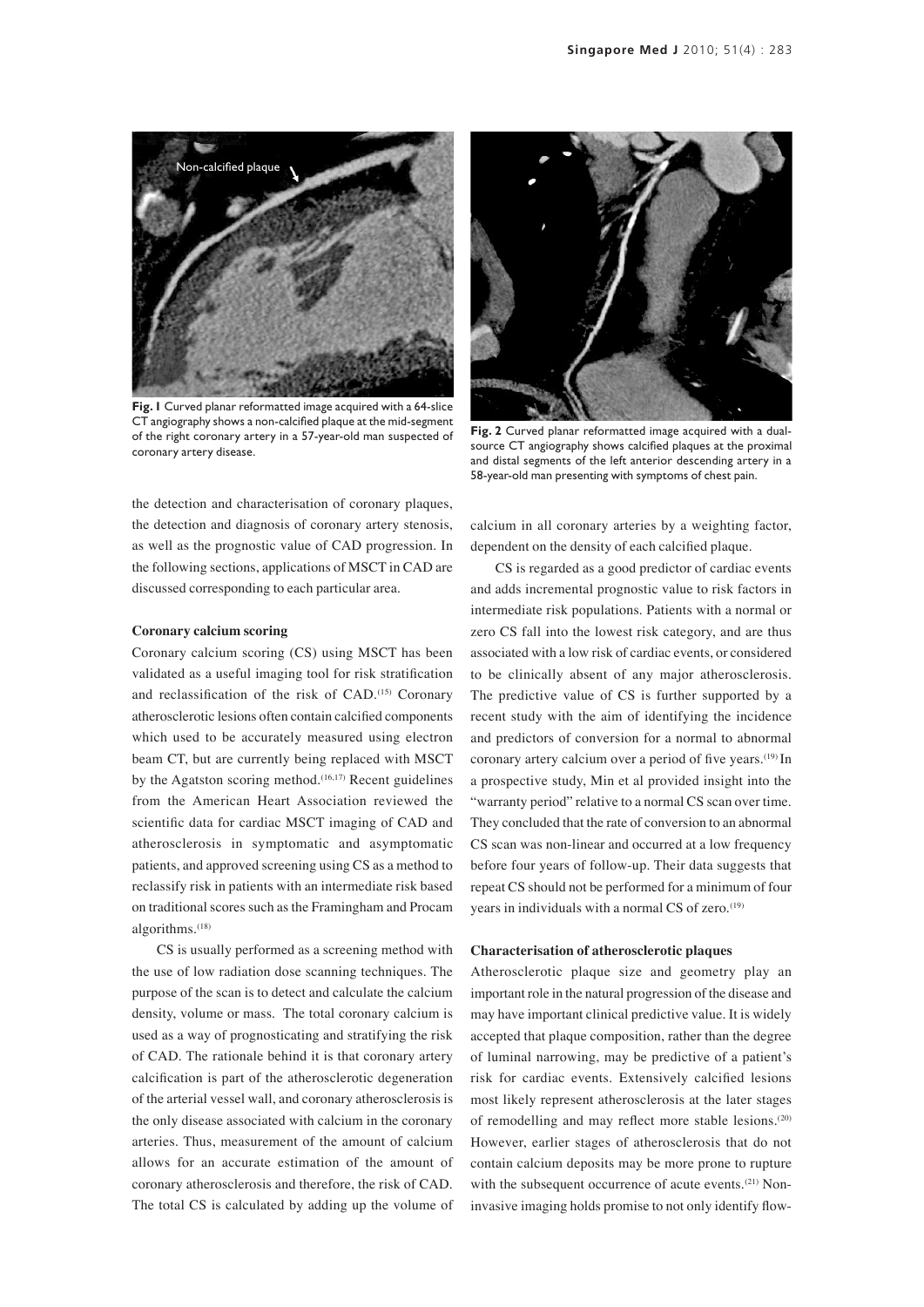

**Fig. 3** Curved planar reformatted image acquired with a dualsource CT angiography shows a mixed type of calcified plaque at the mid-segment of the right coronary artery (arrows) in a 73-year-old man with significant coronary stenosis.

limiting coronary stenosis,(22) but also to detect plaque components, measure the atherosclerotic plaque burden and its response to treatment, as well as to differentiate stable plaques from those that are prone to rupture.<sup>(14,23)</sup> MSCT allows for the non-invasive detection of plaque morphology and composition (calcified vs. non-calcified atherosclerotic plaques) as well as the assessment of the extent of remodelling.<sup>(24)</sup>

Coronary plaques can be characterised into the following three types based on the CT attenuation: $(25)$ (1) Non-calcified plaques are defined as lesions with a radiodensity greater than the neighbouring soft tissue but lower than the contrast-enhanced coronary lumen (Fig. 1); (2) Calcified plaques indicate lesions with a density higher than the contrast-enhanced coronary lumen (Fig. 2); (3) Mixed plaques are lesions with non-calcified and calcified components (calcium component between 20% and 80%) within a single lesion or within a segment of the coronary artery (Fig. 3). Calcified plaques can also be further classified into focal (Fig. 4a) and extensive types (Fig. 4b), depending on the distribution of plaques along the coronary artery.

Intravascular ultrasonography (IVUS), an invasive catheter-based imaging technique, is regarded as the reference method for studying coronary atherosclerotic plaques because it allows for reliable quantitative and qualitative characterisation of plaque components.<sup>(26)</sup> Previous studies have shown that MSCT is able to analyse coronary plaques quantitatively and qualitatively, especially by assessing the intra-plaque density.(12,27,28) However, a direct comparison of IVUS and MSCT has revealed general overestimation on MSCT for quantitative measurements of all areas and thickness.(29,30) Chopard et al recently reported that the 64-slice CT failed to analyse plaque morphology and components accurately.<sup>(30)</sup>



plaque are visualised at the right coronary and left anterior descending arteries, respectively, in two patients suspected of coronary artery disease.

In a recent large, cohort study involving more than 1,000 patients, Motoyama et al evaluated the role of MSCT plaque characterisation in predicting acute coronary events. Their study showed that the composition of plaques on MSCT was closely associated with the risk of developing acute coronary syndrome.(31) Technological improvements in CT scanning, such as the development of 256- and 320 slice CT scanners, further enhance the ability of MSCT in the quantitative analysis of coronary plaques. $(6-8)$ Korosoglou et al concluded that 256-slice CT is able to identify and characterise atherosclerotic plaques with high reproducibility for the assessment of plaque size and subtype categorisation of the observed lesions.<sup>(32)</sup> Despite these promising results, MSCT is, unfortunately, unable to detect unstable plaques; $(33)$  thus, the differentiation of lipid-rich content from fibrous content with CT remains challenging due to considerable overlap in the attenuation values of lipid and fibrous tissues.<sup>(13)</sup>

## **Diagnostic value of MSCT angiography in CAD**

Over the last decade, there has been a great deal of interest in the imaging and diagnosis of CAD using MSCT due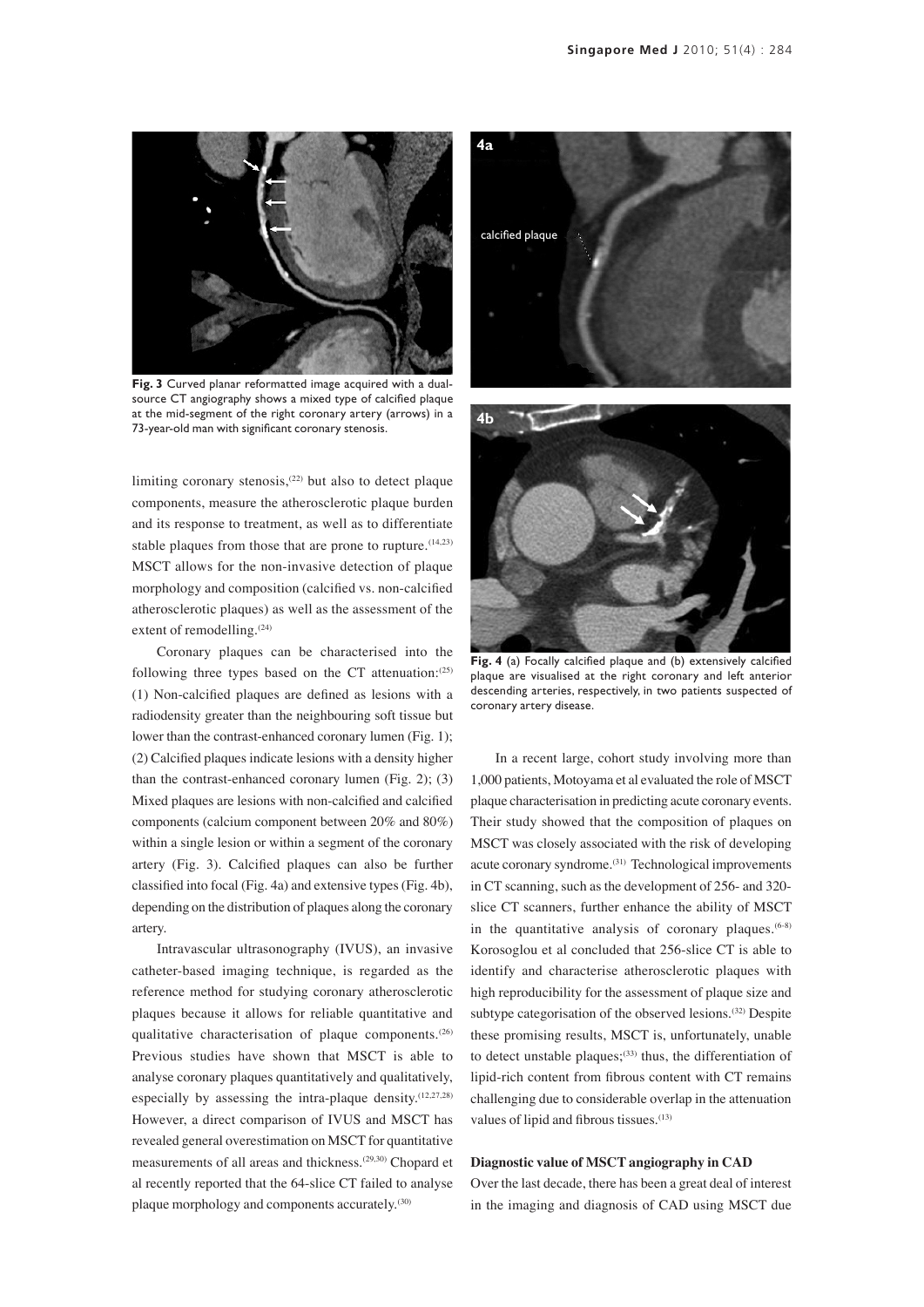to its less invasive nature and fast scanning technique with extended z-axis coverage when compared to singleslice CT. Earlier studies with 4-slice and 16-slice CT showed moderate diagnostic accuracy, with the pooled sensitivity and specificity being 78% and 93%, and 82% and 95%, respectively, due to limited spatial and temporal resolution.(34)

MSCT examination times are shortened and the acquisition of isotropic volume data is made available with further improvements in scanning techniques using 64-slice CT compared with 16-slice and 4-slice CT, owing to improved spatial and temporal resolution. Several metaanalyses of 64-slice CT studies have reported a range of results in sensitivity and specificity: sensitivities of 93% and specificities of 96% in six studies,(35) 97% and 88% in 15 studies,(36) 86% and 96% in 19 studies,(37) as well as 99% and 89% in 28 studies.<sup>(38)</sup> These studies have indicated that MSCT, especially with 64-slice or more CT, has high diagnostic accuracy for the detection of CAD and could be used as an effective alternative to invasive coronary angiography in selected patients.

The introduction of dual-source CT in 2006 marked another technological improvement to MSCT in cardiac imaging, as the temporal resolution was shortened from 165 ms to 83 ms, and heart rate dependence was eliminated.(39) Studies performed with dual source CT have shown promising results with high diagnostic accuracy for the detection of CAD, and most importantly, the image quality is independent of heart rate.<sup>(40-42)</sup>

The race for improved technology in multislice CT scanning is continues. The development of wide-area detector CT enables greater coverage per gantry rotation. The expansion of MSCT systems from a prototype 256 slice to a 320-slice system has allowed for the acquisition of whole-heart coverage in one gantry rotation with a slice thickness of 0.5 mm.<sup>(6-8)</sup> With 320-slice CT, a 16 cm craniocaudal coverage can be obtained in a single heartbeat, with excellent image quality and demonstration of the entire coronary arteries. It has been reported in a recent study that high diagnostic value, in particular, a negative predictive value of 100% (including non-diagnostic images) and a diagnostic accuracy of 95%, were achieved with 320-slice CT angiography for the detection of more than 50% coronary stenosis on a patient-based analysis.<sup>(43)</sup> This indicates that 320-slice CT angiography is a highly sensitive modality for the detection of significant CAD, although more data is required to confirm its diagnostic accuracy.

# **Prognostic value of MSCT angiography in CAD**

Patient risk stratification and assessment of the prognosis

are important to decide on the appropriate management of patients with suspected CAD, to determine whether aggressive therapy is required and to select patients for catheterisation. It has been reported that patients with three-vessel disease on coronary angiography have approximately a two-fold higher 12-year mortality rate than patients with one-vessel disease, and the presence of left main coronary disease is an important negative predictor.<sup>(44)</sup> Since MSCT is not only able to assess coronary luminal changes, but also has the potential to visualise coronary artery wall morphology, characterise atherosclerotic plaques and identify non-stenotic plaques that may be undetected by conventional coronary angiography, it could be used as a non-invasive technique to provide prognostic information in patients with suspected CAD.

MSCT angiography has been proposed in place of stress-testing for risk stratification in intermediate-risk patients with suspected CAD.<sup>(45)</sup> Preliminary reports have shown that MSCT angiography is able to provide independent prognostic information for predicting cardiac events and mortality in patients with known or suspected CAD based on short- to mid-term follow-up.<sup>(9,46)</sup> Findings of MSCT angiography have been closely related to future cardiac events, with 0% or 1% cardiac events being reported in patients with normal cardiac CT or mild CAD, and up to 30% in patients with one or more vessel obstructive CAD.<sup>(47,48)</sup> The extent of coronary atherosclerotic plaque as well as the presence of proximal atherosclerotic plaque was found to be associated with a significantly higher risk of a major adverse cardiac event.<sup>(48)</sup>

#### **Functional evaluation of MSCT angiography in CAD**

Single photon emission computed tomography (SPECT) and positron emission tomography (PET) are well-accepted and widely established methods for the functional evaluation of CAD because they reveal perfusion defects caused by obstructive coronary stenosis. The most important applications of SPECT and PET are in the diagnosis of CAD, the prediction of disease prognosis, selection for revascularisation and the assessment of acute coronary syndromes. Conventional MSCT imaging only enables the acquisition of anatomic details concerning the degree of coronary stenosis; however, with the emergence of dual-source and dualenergy CT, the acquisition of both anatomic and functional information is possible.<sup> $(49)$ </sup> With the introduction of the two-tube, two-detector configuration, it is now possible to acquire simultaneous images of high and low radiography energy spectra with a single scan. Previous studies have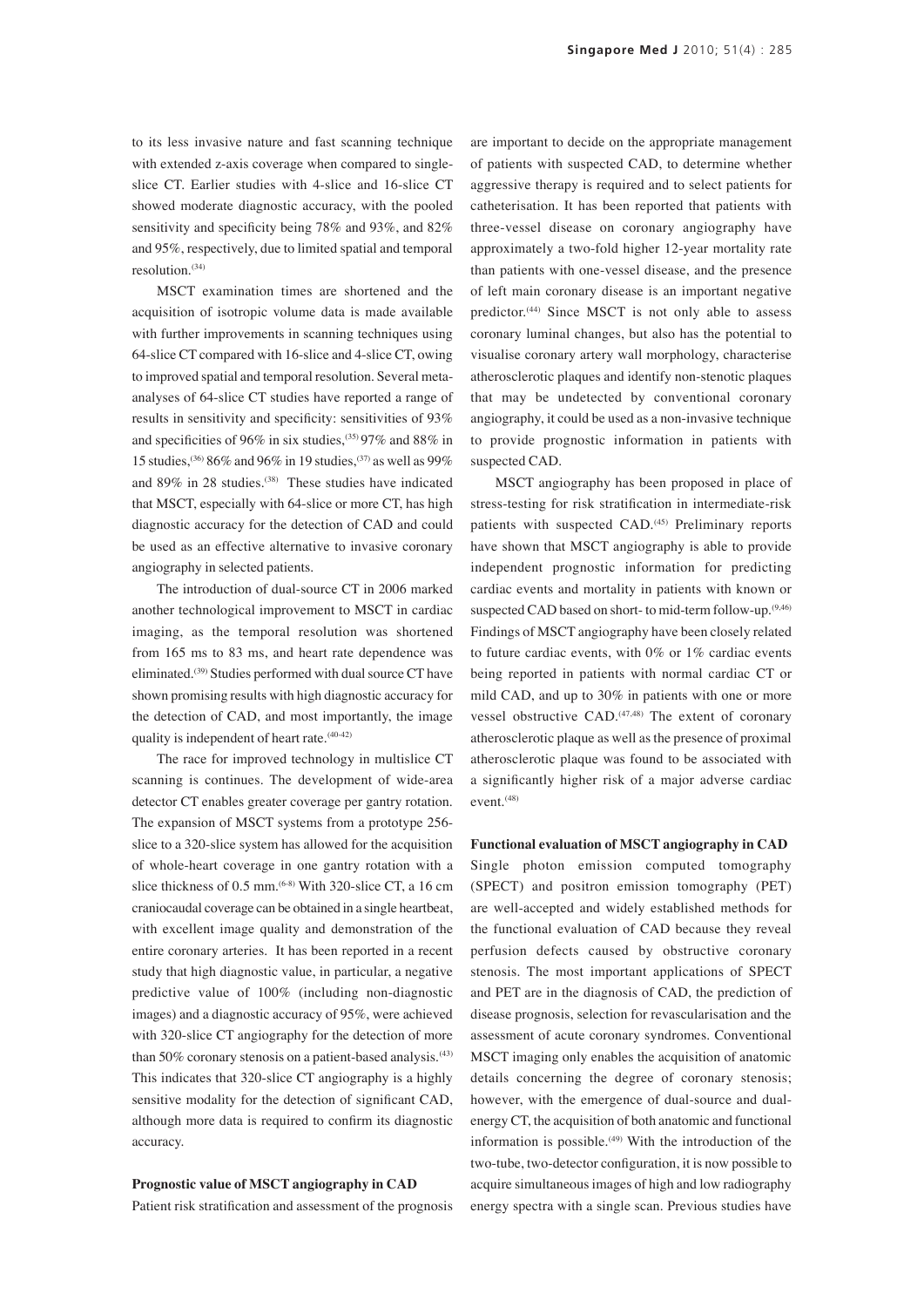demonstrated the potential usefulness of cardiac dualenergy CT for the comprehensive diagnosis of CAD and myocardial ischaemia, based on a single, contrastenhanced electrocardiogram (ECG)-gated CT. <sup>(50,51)</sup> Dualenergy CT has been reported to have 92% sensitivity and 93% specificity, with 93% accuracy for the detection of any type of myocardial perfusion defect confirmed on SPECT.(50,51)

Rocha-Filho et al recently reported the incremental value of adenosine-mediated stress CT perfusion imaging to coronary CT angiography for the detection of haemodynamically significant CAD with the aid of dual-source CT. The study demonstrated that a combined dual-source CT protocol for evaluating stress myocardial perfusion and coronary anatomy is feasible with an acceptable contrast medium load and a reasonable radiation dose. Moreover, the study increases our understanding of how stress CT perfusion can play a role in a clinical scenario, particularly in patients with a high pretest probability for CAD.(52) Despite promising results, large patient cohorts are required to confirm the potential application of a single protocol for the anatomic and functional assessment of CAD.

# **LIMITATIONS OF MSCT ANGIOGRAPHY IN CAD**

It has been well established that MSCT angiography in highly calcified coronary arteries is difficult because of artifacts caused by high-density calcification. Accordingly, patients with high Agatston calcium scores were generally excluded from previous studies of MSCT, including 64 slice CT. The majority of the studies indicate that a highly negative predictive value of MSCT angiography can reliably rule out obstructive CAD.(36,53,54) However, the sensitivity, especially the positive predictive value of MSCT angiography in CAD, was reported to be variable according to several meta-analyses.<sup>(35-38)</sup> Specifically,  $CS > 400$  were found to significantly reduce diagnostic specificity.

In the ACCURACY prospective multicentre study of patients with chest pain without known CAD and intermediate disease prevalence, 64-slice CT angiography had a patient-based sensitivity of 94% and specificity of 83% in detecting coronary stenosis  $\geq 70\%$  (patients with high calcium scores were included in the study).<sup>(53)</sup> In the CORE prospective multicentre study of patients with suspected symptomatic CAD, 64-slice CT angiography had a patient-based sensitivity of 85% and specificity of 90% (patients with a CS of more than 600 were excluded from the study) for detecting coronary stenosis  $\geq 50\%$ .<sup>(55)</sup> However, the negative predictive value of 83% for MSCT angiography in this study is much lower than the 99%

value reported in the Budoff's study.<sup>(53)</sup> These conflicting findings represent the limitations of the current studies due to the use of different study designs in each single centre and the different degree of rigour applied in controlling bias in a small study. It has been shown that significant statistical heterogeneity exists among published studies, with smaller studies reporting a higher diagnostic accuracy of MSCT angiography in CAD.<sup>(56)</sup> Therefore, results of the diagnostic value of MSCT angiography in CAD reported in the literature must be interpreted with caution.

## **LIMITATIONS OF MSCT IN CALCIUM SCORING**

Although zero CS are associated with a low risk for developing cardiovascular events in the following two to five years,(57) even zero CS may not exclude luminal obstructive disease. Rubinshtein et al concluded that 7% of patients with acute or long-term chest pain who had zero CS were found to have significant CAD.(58) It has been reported that a negative CS cannot be reliably used for ruling out obstructive CAD, especially in patients who are young and presenting with acute coronary syndrome.<sup>(59,60)</sup> Most of the studies reported that the cumulative incidence of a zero or low CS was associated with a risk of 0.1% and 0.7% of cardiac events with a follow-up period of three to five years.(61) One study showed a higher cumulative incidence of 4.4% cardiac events during more than six years of follow-up.(62) This is due to the use of 6.0-mm slice reconstruction instead of 3.0-mm for CS in that study, which resulted in missing calcified lesions. This was also confirmed by a recent study using 320-slice CT for  $CS$ .<sup> $(63)$ </sup> 21% of patients with coronary calcium who were detected on the 0.5-mm slice reconstruction were missed on the 3.0-mm slice reconstruction. It was concluded in that study that prospective ECG-triggering at 0.5-mm slice reconstruction led to an increased sensitivity for calcium detection compared to 3.0-mm slice reconstruction.

## **SUMMARY AND CONCLUSION**

Multislice CT has been recognised as the most valuable and potentially effective alternative to invasive coronary angiography for the detection and diagnosis of CAD due to its rapid technological development and improved diagnostic accuracy. Multislice CT demonstrates a high level of accuracy for the detection of coronary calcium, the characterisation of atherosclerotic plaques and the prediction of disease progression. Currently, with a moderate to high diagnostic value, multislice CT angiography cannot be recommended as an effective alternative to invasive coronary angiography in patients suspected of CAD. However, with a very high negative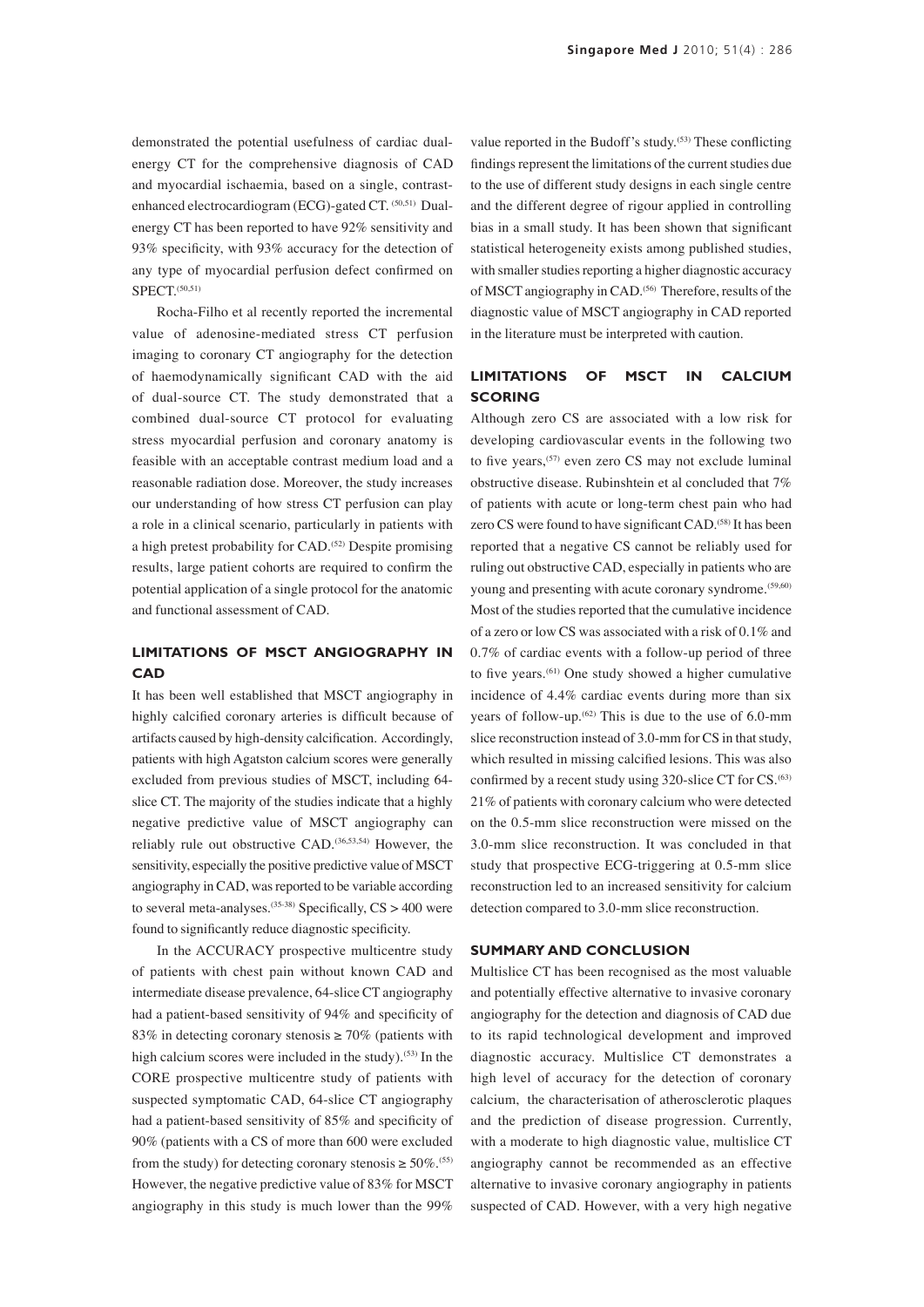predictive value, it is generally agreed that multislice CT angiography can be used as a reliable technique for patient screening, thus reducing the number of unnecessary invasive coronary angiography examinations.

Multislice CT angiography also serves as an independent predictor for predicting disease progress and cardiac events. This is of clinical significance because a normal cardiac CT angiography suggests that patients have normal coronary arteries and can be safely reassured without further testing or invasive examinations such as coronary angiography. Future directions of MSCT should focus on the continued improvement of temporal resolution and the development of advanced image reconstruction algorithms to minimise the effects of severe coronary calcification. Another important aspect to be emphasised is the radiation dose associated with cardiac multislice CT angiography, which will be discussed in Part III of this series.

### **REFERENCES**

- 1. McCollough CH, Zink FE. Performance evaluation of a multislice CT system. Med Phys 1999; 26:2223-30.
- 2. Nieman K, Oudkerk M, Rensing BJ, et al. Coronary angiography with multi-slice computed tomography. Lancet 2001; 357:599-603.
- 3. Achenbach S, Giesler T, Ropers D, et al. Detection of coronary artery stenoses by contrast-enhanced, retrospectively electrocardiographically-gated, multislice spiral computed tomography. Circulation 2001; 103:2535-8.
- 4. Kuettner A, Trabold T, Schroeder S, et al. Noninvasive detection of coronary lesions using 16-detector multislice spiral computed tomography technology: initial clinical results. J Am Coll Cardiol 2004; 44:1230-7.
- 5. Raff GL, Gallagher MJ, O'Neill WW, Goldstein JA. Diagnostic accuracy of noninvasive coronary angiography using 64-slice spiral computed tomography. J Am Coll Cardiol 2005; 46:552-7.
- 6. Chao SP, Law WY, Kuo CJ, et al. The diagnostic accuracy of 256 row computed tomographic angiography compared with invasive coronary angiography in patients with suspected coronary artery disease. Eur Heart J 2010. [Epub ahead of print]
- 7. Rybicki FJ, Otero HJ, Steigner ML, et al. Initial evaluation of coronary images from 320-detector row computed tomography. Int J Cardiovasc Imaging 2008; 24:535-46.
- 8. Dewey M, Zimmermann E, Deissenrieder F, et al. Noninvasive coronary angiography by 320-row computed tomography with lower radiation exposure and maintained diagnostic accuracy: comparison of results with cardiac catheterization in a head-tohead pilot investigation. Circulation 2009; 120:867-75.
- 9. Gaemperli O, Valenta I, Schepis T, et al. Coronary 64-slice CT angiography predicts outcome in patients with known or suspected coronary artery disease. Eur Radiol 2008; 18:1162-73.
- 10. Schroeder S, Kuettner A, Leitritz M, et al. Reliability of differentiating human coronary plaque morphology using contrastenhanced multislice spiral computed tomography: a comparison with histology. J Comput Assist Tomogr 2004; 28:449-54.
- 11. Schroeder S, Kopp AF, Baumbach A, et al. Noninvasive detection and evaluation of atherosclerotic coronary plaques with multislice computed tomography. J Am Coll Cardiol 2001; 37:1430-5.
- 12. Leber AW, Knez A, Becker A, et al. Accuracy of multidetector spiral computed tomography in identifying and differentiating the composition of coronary atherosclerotic plaques: a comparative study with intracoronary ultrasound. J Am Coll Cardiol 2004; 43:1241-7.
- 13. Hoffmann U, Moselewski F, Nieman K, et al. Noninvasive assessment of plaque morphology and composition in culprit and stable lesions in acute coronary syndrome and stable lesions in stable angina by multidetector computed tomography. J Am Coll Cardiol 2006; 47:1655-62.
- 14. Takumi T, Lee S, Hamasaki S, et al. Limitation of angiography to identify the culprit plaque in acute myocardial infarction with coronary total occlusion utility of coronary plaque temperature measurement to identify the culprit plaque. J Am Coll Cardiol  $2007:50:2197-203$ .
- 15. Greenland P, Bonow RO, Brundage BH, et al. ACCF/AHA 2007 clinical expert consensus document on coronary artery calcium scoring by computed tomography in global cardiovascular risk assessment and in evaluation of patients with chest pain: a report of the American College of Cardiology Foundation Clinical Expert Consensus Task Force (ACCF/AHA Writing Committee to Update the 2000 Expert Consensus Document on Electron Beam Computed Tomography) developed in collaboration with the Society of Atherosclerosis Imaging and Prevention and the Society of Cardiovascular Computed Tomography. J Am Coll Cardiol 2007; 49:378-402.
- 16. Oudkerk M, Stillman AE, Halliburton SS, et al. Coronary artery calcium screening: current status and recommendations from the European Society of Cardiac Radiology and North American Society for Cardiovascular Imaging. Eur Radiol 2008; 18:2785- 807.
- 17. Rumberger JA. Tomographic plaque imaging with CT: technical considerations and capabilities. Prog Cardiovasc Dis 2003; 46:123-34.
- 18. Budoff MJ, Achenbach S, Blumenthal RS, et al. Assessment of coronary artery disease by cardiac computed tomography: a scientific statement from the American Heart Association Committee on Cardiovascular Imaging and Intervention, Council on Cardiovascular Radiology and Intervention, and Committee on Cardiac Imaging, Council on Clinical Cardiology. Circulation 2006; 114:1761–91.
- 19. Min JK, Lin FY, Gidseg DS, et al. Determinants of coronary calcium conversion among patients with a normal coronary calcium scan: what is the "warranty period" for remaining normal? J Am Coll Cardiol 2010; 55:1110-7.
- 20. O'Rourke RA, Brundage BH, Froelicher VF, et al. American College of Cardiology/American Heart Association Expert Consensus Document on electron-beam computed tomography for the diagnosis and prognosis of coronary artery disease. J Am Coll Cardiol 2000; 36:326-40.
- 21. Schuijf JD, Beck T, Burgstahler C, et al. Differences in plaque composition and distribution in stable coronary artery disease versus acute coronary syndromes; non-invasive evaluation with multi-slice computed tomography. Acute Card Care 2007; 9:48-53.
- 22. Meijboom WB, Meijs MF, Schuijf JD, et al. Diagnostic accuracy of 64-slice computed tomography coronary angiography: a prospective, multicenter, multivendor study. J Am Coll Cardiol 2008; 52:2135-44.
- 23. Kitagawa T, Yamamoto H, Horiguchi J, et al. Characterization of noncalcified coronary plaques and identification of culprit lesions in patients with acute coronary syndrome by 64-slice computed tomography. JACC Cardiovasc Imaging 2009; 2:153-60.
- 24. Sun Z, Dimpudus FJ, Nugroho J, Adipranoto JD. CT virtual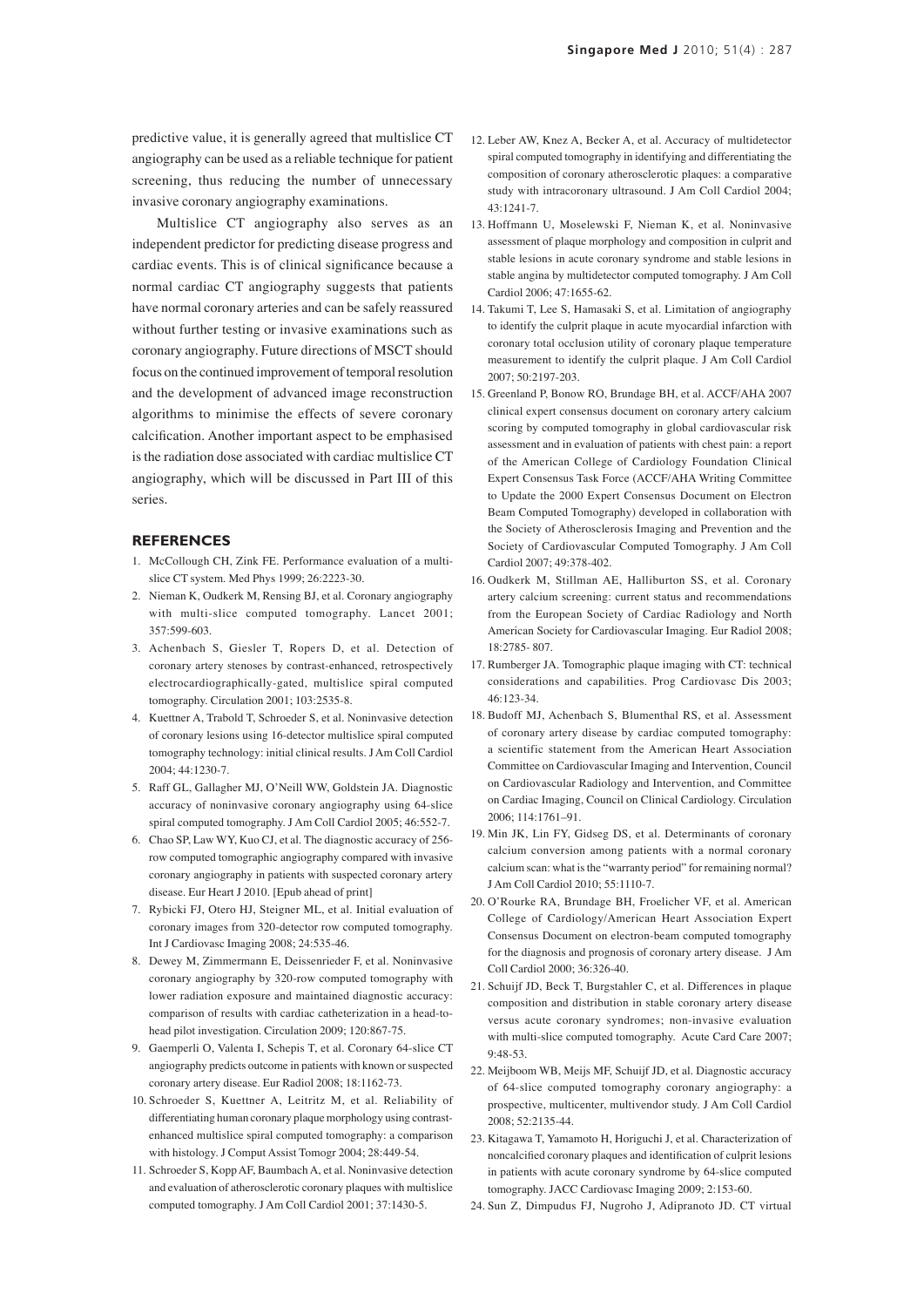intravascular endoscopy assessment of coronary artery plaques: A preliminary study. Eur J Radiol 2009. [Epub ahead of print]

- 25. Pundziute G, Schuijf JD, Jukema JW, et al. Prognostic value of multislice computed tomography coronary angiography in patients with known or suspected coronary artery disease. J Am Coll Cardiol 2007; 49:62-70.
- 26. von Birgelen C, Klinkhart W, Mintz GS, et al. Plaque distribution and vascular remodeling of ruptured and nonruptured coronary plaques in the same vessel: an intravascular ultrasound study in vivo. J Am Coll Cardiol 2001; 37:1864-70.
- 27. Moselewski F, Ropers D, Pohle K, et al. Comparison of measurement of cross-sectional coronary atherosclerotic plaque and vessel areas by 16-slice multidetector computed tomography versus intravascular ultrasound. Am J Cardiol 2004; 94:1294-7.
- 28. Achenbach S, Ropers D, Hoffmann U, et al. Assessment of coronary remodeling in stenotic and nonstenotic coronary atherosclerotic lesions by multidetector spiral computed tomography. J Am Coll Cardiol 2004; 43:842-7.
- 29. Leber AW, Knez A, von Ziegler F, et al. Quantification of obstructive and nonobstructive coronary lesions by 64-slice computed tomography: a comparative study with quantitative coronary angiography and intravascular ultrasound. J Am Coll Cardiol 2005; 46:147-54.
- 30. Chopard R, Boussel L, Motreff P, et al. How reliable are 40 MHz IVUS and 64-slice MDCT in characterizing coronary plaque composition? An ex vivo study with histopathological comparison. Int J Cardiovasc Imaging 2010; 26:373-83.
- 31. Motoyama S, Sarai M, Harigay H, et al. Computed tomographic angiography characteristics of atherosclerotic plaques subsequently resulting in acute coronary syndrome. J Am Coll Cardiol 2009; 54:49-57.
- 32. Korosoglou G, Mueller D, Lehrke S, et al. Quantitative assessment of stenosis severity and atherosclerotic plaque composition using 256-slice computed tomography. Eur Radiol 2010. [Epub ahead of print]
- 33. Matter CM, Stuber M, Nahrendorf M. Imaging of the unstable plaque: how far have we got? Eur Heart J 2009; 30:2566-74.
- 34. Sun Z, Jiang W. Diagnostic value of multislice computed tomography angiography in coronary artery disease: a metaanalysis. Eur J Radiol 2006; 60:279-86.
- 35. Vanhoenacker PK, Heijenbrok-Kal MH, Van Heste R, et al. Diagnostic performance of multidetector CT angiography for assessment of coronary artery disease: meta-analysis. Radiology 2007; 244:419-28.
- 36. Sun Z, Lin C, Davidson R, Dong C, Liao Y. Diagnostic value of 64-slice CT angiography in coronary artery disease: a systematic review. Eur J Radiol 2008; 67:78-84.
- 37. Abdulla J, Abildstrom Z, Gotzsche O, et al. 64-multislice detector computed tomography coronary angiography as potential alternative to conventional coronary angiography: a systematic review and meta-analysis. Eur Heart J 2007; 28:3042-50.
- 38. Mowatt G, Cook JA, Hillis GS, et al. 64-Slice computed tomography angiography in the diagnosis and assessment of coronary artery disease: systematic review and meta-analysis. Heart 2008; 94:1386-93.
- 39. Flohr TG, McCollough CH, Bruder H, et al. First performance evaluation of a dual-source CT (DSCT) system. Eur Radiol 2006; 16:256-68.
- 40. Leber AW, Johnson T, Becker A, et al. Diagnostic accuracy of dual-source multi-slice CT-coronary angiography in patients with an intermediate pretest likelihood for coronary artery disease. Eur Heart J 2007; 28:2354-60.
- 41. Brodoefel H, Burgstahler C, Tsiflikas I, et al. Dual-source CT: effect of heart rate, heart rate variability, and calcification on image

quality and diagnostic accuracy. Radiology 2008; 247:346-55.

- 42. Johnson TR, Nikolaou K, Busch S, et al. Diagnostic accuracy of dual-source computed tomography in the diagnosis of coronary artery disease. Invest Radiol 2007; 42:684-91.
- 43. de Graaf FR, Schuijf JD, van Velzen JE, et al. Diagnostic accuracy of 320-row multidetector computed tomography coronary angiography in the non-invasive evaluation of significant coronary artery disease. Eur Heart J 2010. [Epub ahead of print]
- 44. Emond M, Mock MB, Davis KB, et al. Long-term survival of medically treated patients in the Coronary Artery Surgery Study (CASS) Registry. Circulation 2004; 90:2645-57.
- 45. Hendel RC, Patel MR, Kramer CM, et al. ACCF/ACR/SCCT/ SCMR/ASNC/NASCI/SCAI/SIR 2006 appropriateness criteria for cardiac computed tomography and cardiac magnetic resonance imaging: a report of the American College of Cardiology Foundation Quality Strategic Directions Committee Appropriateness Criteria Working Group, American College of Radiology, Society of Cardiovascular Computed Tomography, Society for Cardiovascular Magnetic Resonance, American Society of Nuclear Cardiology, North American Society for Cardiac Imaging, Society for Cardiovascular Angiography and Interventions, and Society of Interventional Radiology. J Am Coll Cardiol 2006; 48:1475–97.
- 46. Gilard M, Le Gal G, Cornily JC, et al. Midterm prognosis of patients with suspected coronary artery disease and normal multislice computed tomographic findings: a prospective management outcome study. Arch Intern Med 2007; 167:1686-9.
- 47. Aldrovandi A, Maffei E, Palumbo A, et al. Prognostic value of computed tomography coronary angiography in patients with suspected coronary artery disease: a 24-month follow-up study. Eur Radiol 2009; 19:1653-60.
- 48. Carrigan TP, Nair D, Schoenhagen P, et al. Prognostic utility of 64-slice computed tomography in patients with suspected but no documented coronary artery disease. Eur Heart J 2009; 30:362-71.
- 49. Schwarz F, Ruzsics B, Schoepf UJ, et al. Dual-energy CT of the heart--principles and protocols. Eur J Radiol 2008; 68:423-33.
- 50. Ruzsics B, Lee H, Zwerner PL, et al. Dual-energy CT of the heart for diagnosing coronary artery stenosis and myocardial ischemiainitial experience. Eur Radiol 2008; 18:2414-24.
- 51. Ruzsics B, Schwarz F, Schoepf UJ, et al. Comparison of dualenergy computed tomography of the heart with single photon emission computed tomography for assessment of coronary artery stenosis and of the myocardial blood supply. Am J Cardiol 2009; 104:318-26.
- 52. Rocha-Filho JA, Blankstein R, Shturman LD, et al. Incremental value of adenosine-induced stress myocardial perfusion imaging with dual-source CT at cardiac CT angiography. Radiology 2010; 254:410-9.
- 53. Budoff MJ, Dowe D, Jollis JG, et al. Diagnostic performance of 64-multidetector row coronary computed tomographic angiography for evaluation of coronary artery stenosis in individuals without known coronary artery disease: results from the prospective multicenter ACCURACY (Assessment by Coronary Computed Tomographic Angiography of Individuals Undergoing Invasive Coronary Angiography) trial. J Am Coll Cardiol 2008; 52:1724-32.
- 54. Mowatt G, Cummins E, Waugh N, et al. Systematic review of the clinical effectiveness and cost-effectiveness of 64-slice or higher computed tomography angiography as an alternative to invasive coronary angiography in the investigation of coronary artery disease. Health Technol Assess 2008;12:iii-iv, ix-143.
- 55. Miller JM, Rochitte CE, Dewey M, et al. Diagnostic performance of coronary angiography by 64-row CT. N Engl J Med 2008;